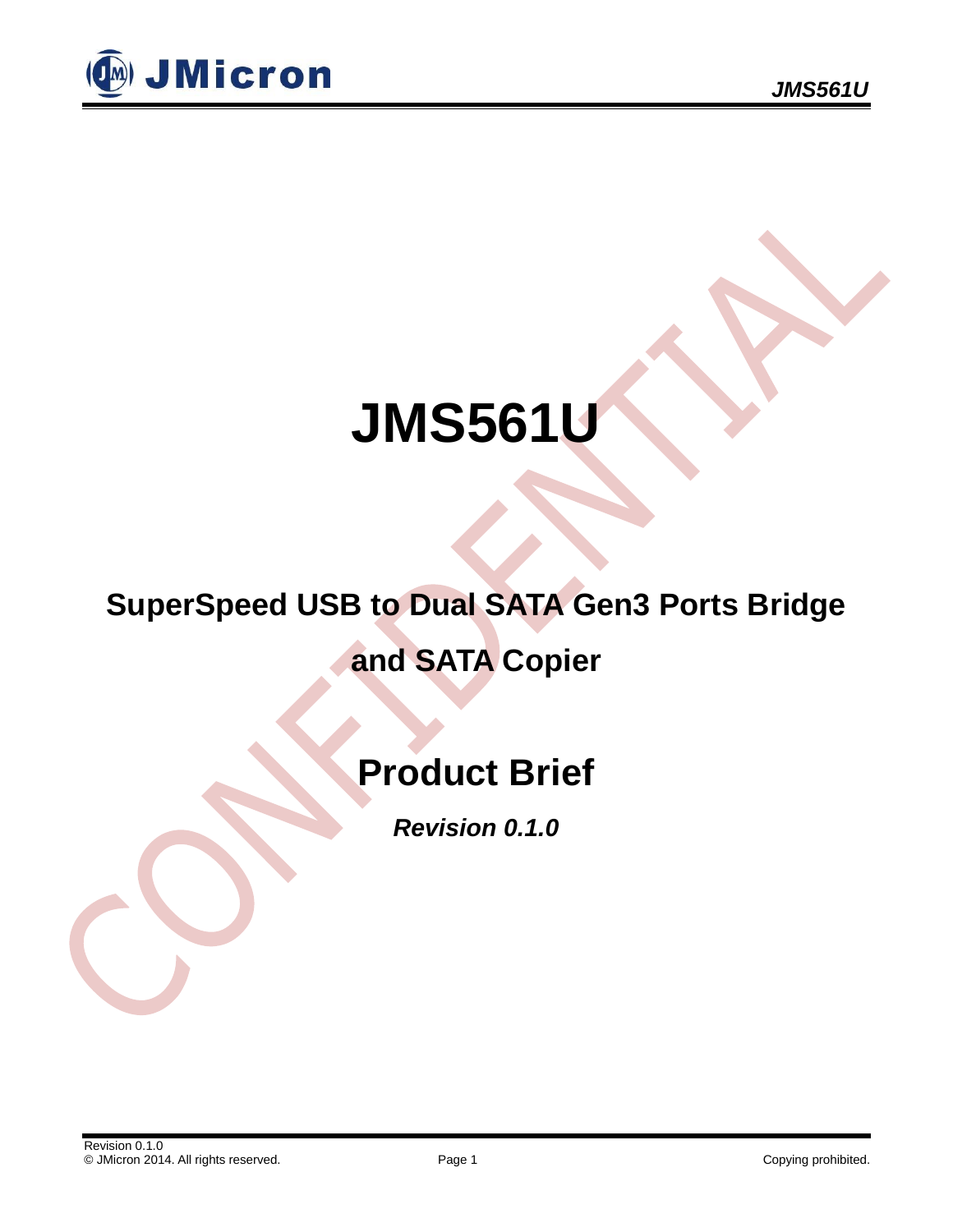

#### **1. Overviews**

#### **1.1 FUNCTION OVERVIEW**

JMicron JMS561U is a Supper Speed to Dual SATA GenIII Ports bridge chip with specific feature: high performance stand alone CLONE function. It integrated 2 independent SATA channels and a micro-processor. With proper setting, the chip can be configured as 1 : 2 Serial ATA III Port Multiplier or hardware 1 : 1 CLONE function. The JMS561U is able to reach a data transmission rate Up to 1000GB/hour or 300MB/sec copy performance.

#### **1.1.1 FEATURES**

Complies with Serial ATA International Organization: Serial ATA Revision 3.1 Complies with Universal Serial Bus 3.0 Specification Revision 1.0 Complies with USB Mass Storage Class Bulk-Only Transport (BOT) Rev. 1.0 Specification Complies with USB Attached SCSI Protocol (UASP) Rev. 1.0 Specification Supports USB Super-Speed/High-Speed/Full-Speed Operation Supports USB 2.0/USB 3.0 power saving mode Supports multi LUNs for USB 2.0/USB 3.0 Support 1 to 1 HDD Copy feature Up to 1000GB/hour or 300MB/sec Copy performance Physical sector based copy Independent Clone system operation without host computer Easy copier without any application or driver HDD size auto-detection while booting up HDD physical condition auto-detection (SMART info.) Copy process LED indicator Support Auto Spin down Can skip the defective HDD and continue the other HDD processing once the error is happened during Copy (Optional) 30MHz external crystal An embedded 3.3V to 1.2V voltage regulator An embedded 5.0V to 3.3V voltage regulator QFN 76 package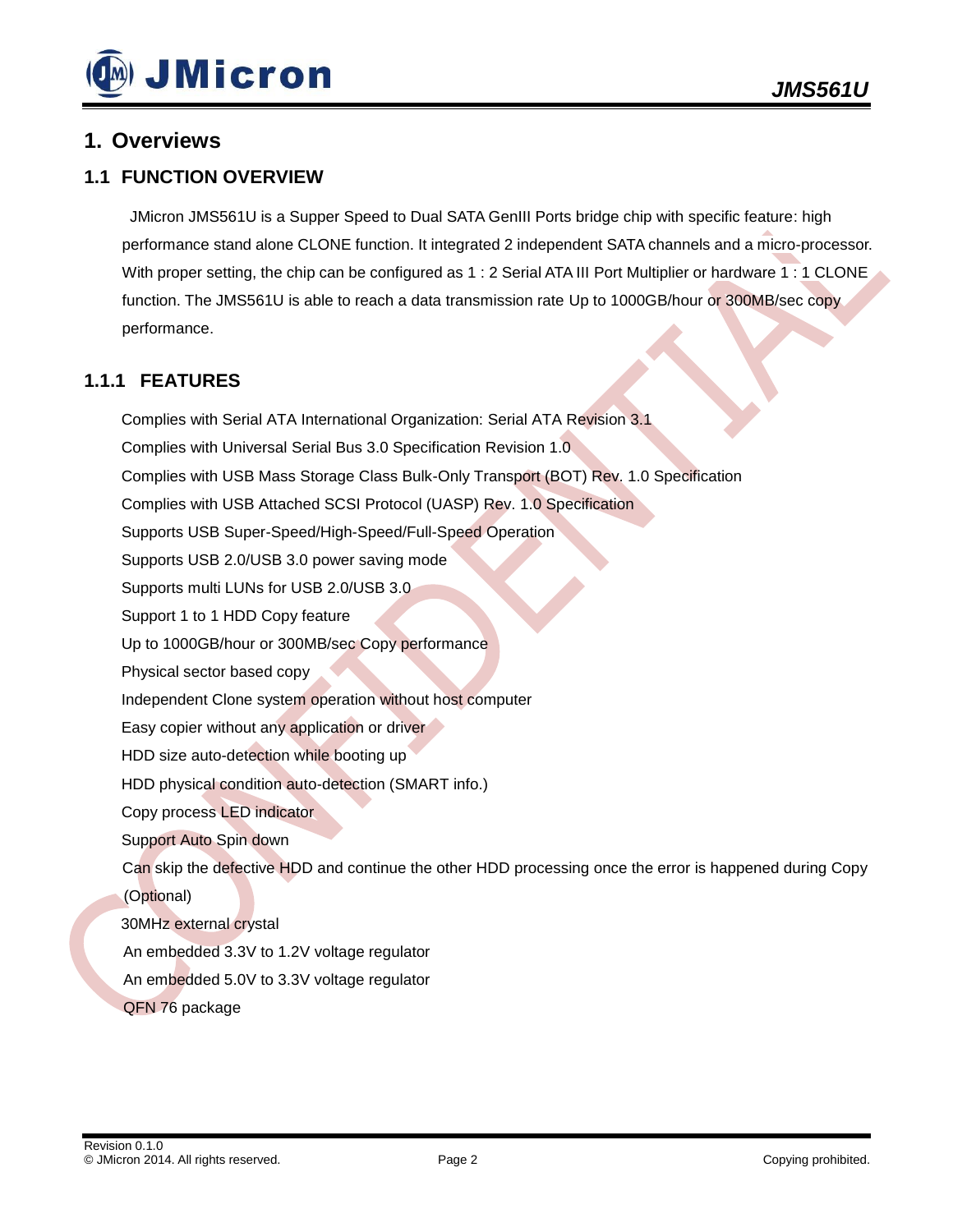

#### **1.1.2 BLOCK DIAGRAM**

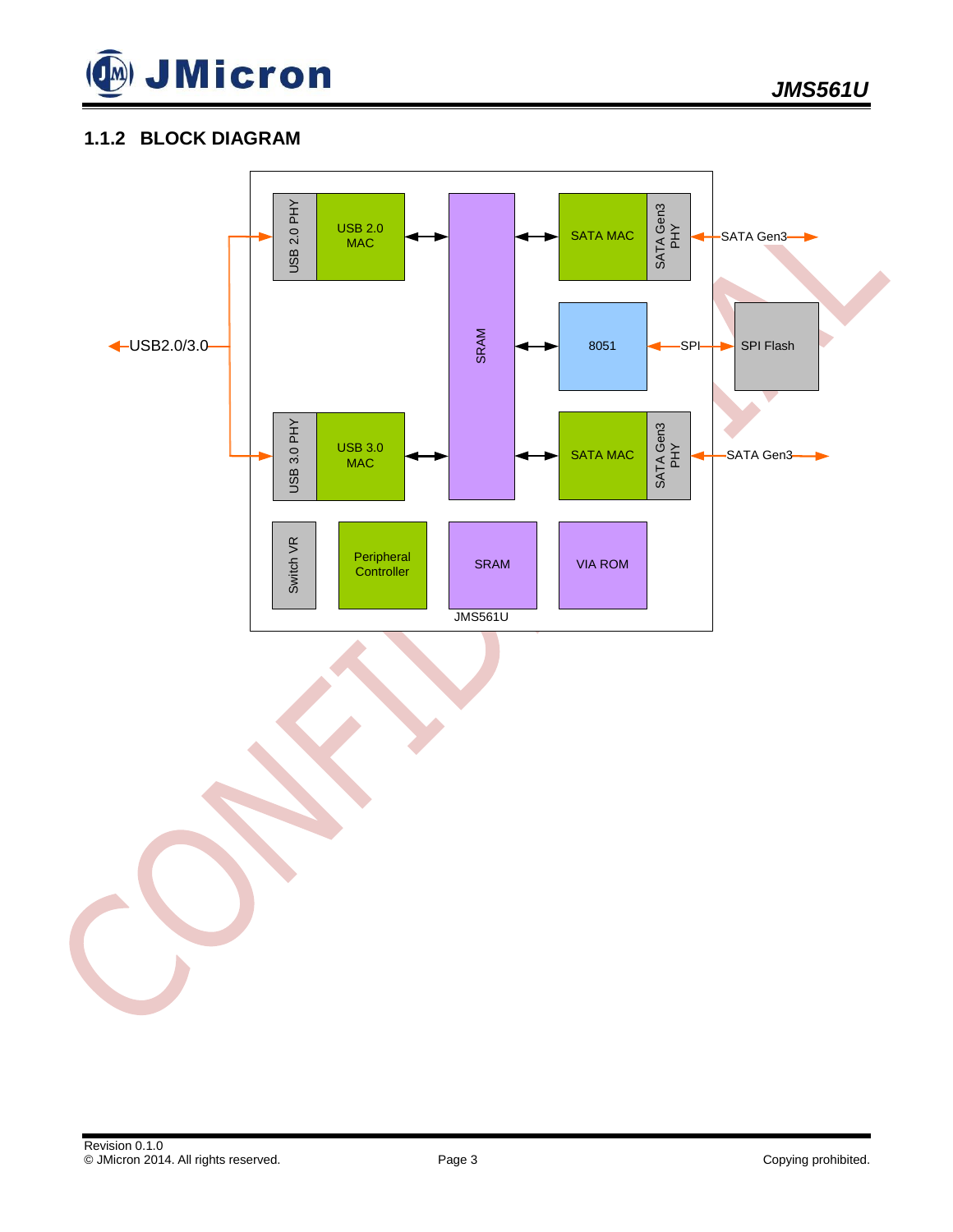

#### **1.2 SUPPORT DEVICES**

Hard disk drives

#### **1.3 APPLICATION EXAMPLES**

**1.3.1 PC Mode: USB 2.0 / USB 3.0 to 2 SATA Gen3 HDDs**